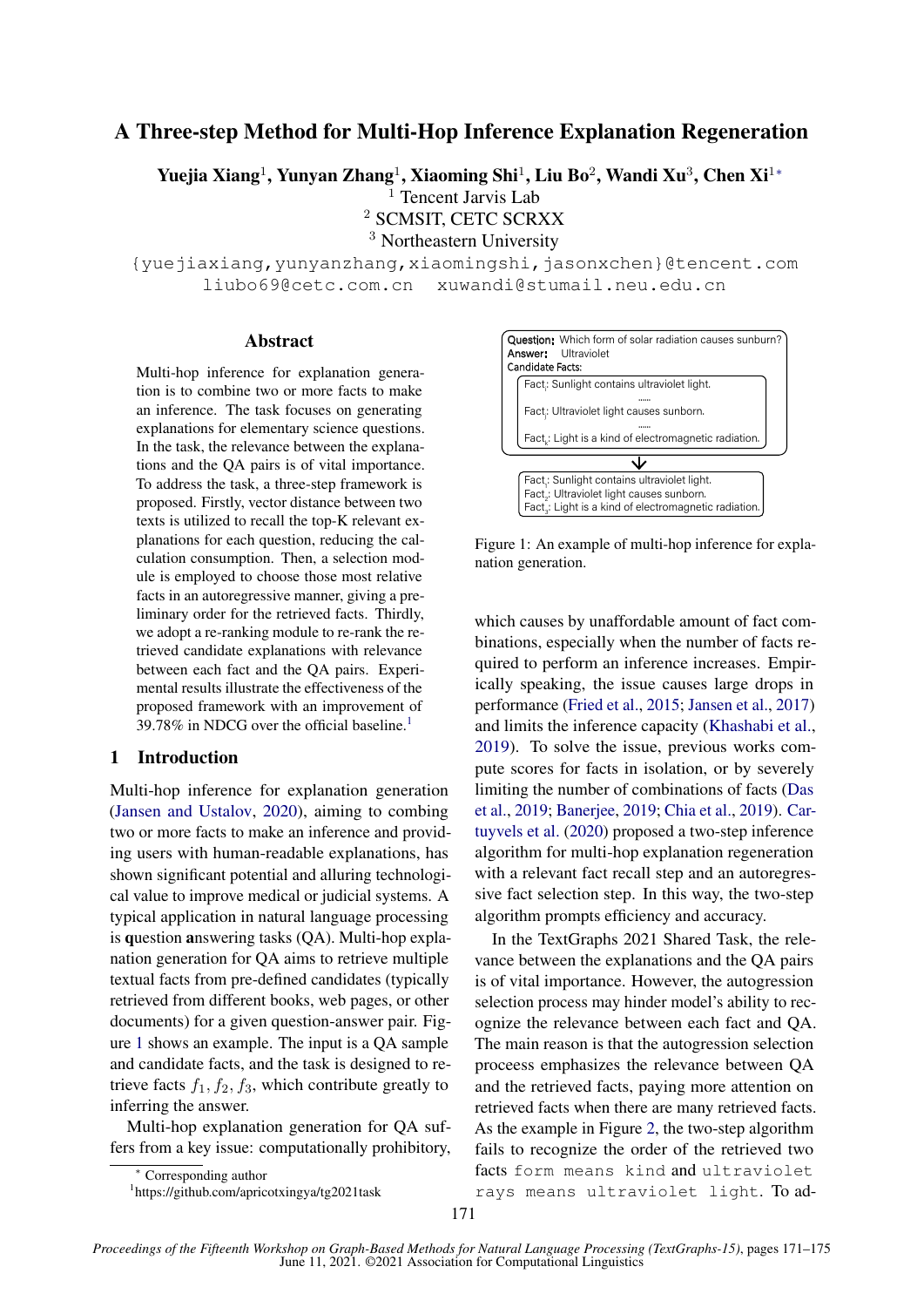dress the problem, we propose a reranking module to fine-rank the results of the two-step method with the relevance between each fact and the QA pair. Then, we propose a three-step framework to solve the task: recall, selection and reranking, aiming to iteratively recall facts, select core facts, and then rerank retrieved core facts, respectively.

Experiments on the 2021 version of the task demonstrate the effectiveness of the proposed method, which achieves improvements of 39.78% in NDCG, in comparison with the official baseline.

# 2 Method

The proposed framework is designed to predict a ranked list of facts inferring a QA sample, including three modules: a recall, selection and reranking module, as illustrated in Figure [2.](#page-1-0)

### 2.1 Recall Module

We stitch the text of Question and Answer together as  $q_a$ . We extract the roots of words in  $q_a$  and all e to reduce the number of different textual expressions caused by singular and plural tenses. For example, cats and made are modified to cat and make, respectively.

The recall module aims to iteratively recall facts with high relevance from the candidates. Formally, the recall module can be defined as a function:  $f(q, a, f_1, \dots, f_i, \dots) : \mathbb{T}^{\mathbb{L}} \mapsto \mathbb{R}^{|C|}$ , where q denotes the question token sequence, a denotes the answer token sequence,  $f_i$  denotes the recalled facts,  $T$  denotes the token set,  $L$  denotes the length of the sequence  $[q, a, f_1, \dots, f_i, \dots]$ , and C denotes the candidate set.

Specifically, we use the distances between *tf-idf* vectors to compute the distances between two texts. Let  $s_i = [q_a, f_1^*, \dots, f_i^*]$ , where  $f_i^*$  is the *i*th best candidate selected from  $C_i$  by the selection module (refer to subsection 'Selection Module'). For the convenience of expression, we will write  $q_a$  as  $s_0$ .

First, we compute the Topk of  $f_i$  with the smallest distance from  $q_a$ , forming  $C_1$ . Then we compute the top  $K f_i$  with the smallest distance from  $s_1$  to form  $C_2$ . And so on.

#### 2.2 Selection Module

We first normalize the score of each candidate fact to between 0 and 1. Since the score of  $s_i$  is 0 to 6, we divide the score by 6 to complete the normalization. Then we use Bert's own binary classification model to calculate the probability size

<span id="page-1-0"></span>

Figure 2: An overview of our method.

 $P(f_i|s_{i-1}) = BERT(f_i, s_{i-1})$  of each candidate  $f_i$  under  $s_{i-1}$ . Eventually, we will select a preferred choice with the highest probability as  $f_i^*$ .

In the prediction process, we keep  $\text{Top}B$  candidates for each  $f_i$  for iteration and treat the currently used fact in TopB as  $f_i^*$  in the iteration process. That is, for a  $q_a$  our method will generate  $B^{(m-1)} * K$  fact links of length m. The probability of each fact link is obtained by chain decomposition to  $P(q_a, f_1, ..., f_m) = P(f_1|s_0)P(f_2|s_1)$ ...... Our algorithm computes only sequences of length  $m < M$ . We finally sort the output sequences  $(f_1^{r_1}, f_2^{r_1}, ..., f_m^{r_1}, f_1^{r_2}, f_2^{r_2}, ..., f_m^{r_2}, ...)$  where  $f_i^{r_i}$ i denotes the  $f_i$  of the fact link of sort *j*th. Then the output sequence is de-weighted by removing the non-first occurrence of the fact, to obtain the sequence O.

#### 2.3 Rerank Module

The selection module hypothesizes that the predicted facts are always true and predicts the next fact given the previous facts. Such a process tends to suffer from error propagation since errors in the early modules cannot be corrected in later modules. Furthermore, one QA pair may have 20-30 relevant facts in average. The selection module may pay attention to QA at the beginning, but retrieved facts when there are many retrieved facts.

To relieve this problem, we introduce a rerank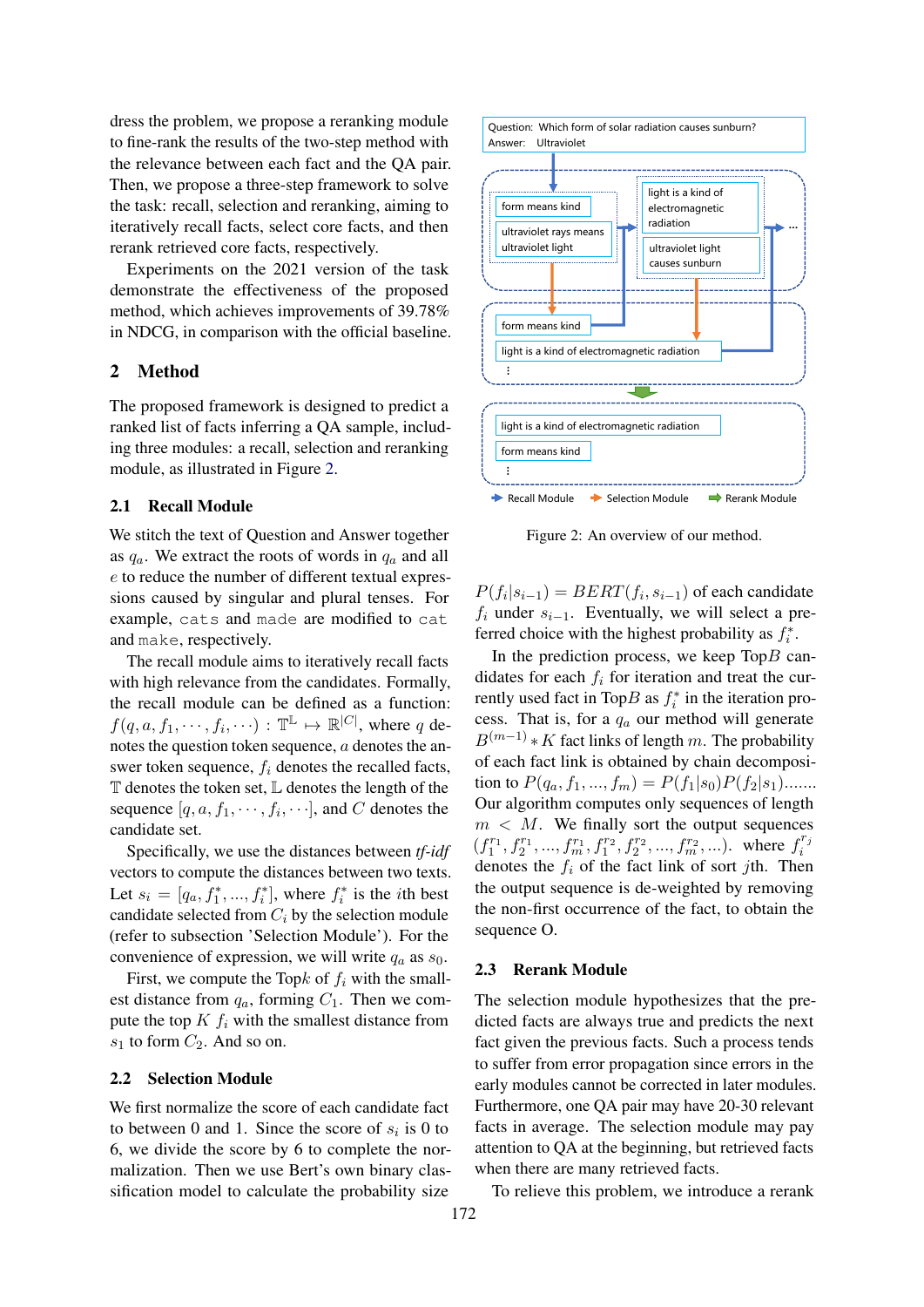<span id="page-2-0"></span>

| Parameters      | Value |
|-----------------|-------|
| Learning rate   | 2e-5  |
| L2 weight decay | 0.01  |
| К               | 50    |
| B               | 5     |
| M               | 4     |
| Epochs          |       |

Table 1: Hyperparameters

module, which computes the relevance between the q-a pair and each fact. Unlike the selection module, rerank module does not consider the correlations between pieces of facts, which is complementary to the selection module. Inspired by Natural Language Inference(NLI) task [\(Williams](#page-4-8) [et al.,](#page-4-8) [2017;](#page-4-8) [Bowman et al.,](#page-4-9) [2015\)](#page-4-9), we cast q-a pairs as premises and candidate facts as hypotheses and identify whether a candidate fact is related to a q-a pair. Following the standard practice for sentencepair tasks as in BERT [\(Devlin et al.,](#page-4-10) [2018\)](#page-4-10), we concatenate the q-a pair and the candidate fact with [SEP], prepend the sequence with [CLS], and feed the input to BERT. The representation for [CLS] is fed into a sigmoid layer for a binary classifier.

We select the top  $N$  candidate facts from the predicted results of the selection module and assign a score for every candidate fact according to its order. In the inference process, we calculate the probability for each candidate fact. If the probability is above a threshold, the original score of the specific candidate fact is added by a constant. After that, we rerank these candidate facts according to the updated scores. In this way, the model can obtain complementary results from both the selection module and rerank module.

### 3 Experiment

### 3.1 Data and Setting

In the 2021 version of the task, some facts are marked as deleted, duplicated, or low quality. We removed these facts, leaving 8983 facts in the end. The training dataset has 2206 data, the development dataset has 496 data, and the test dataset has 1664 data. This year, the sponsors include a very large dataset of approximately 250,000 expertannotated relevancy ratings for facts ranked highly by baseline language models from previous years (e.g. BERT, RoBERTa).

We ran experiments on one 16GB Nvidia Tesla P100 GPU. The details of the experimental setup are shown in the table [1.](#page-2-0) The parameters not men-

| method                  | <b>NDCG</b> |
|-------------------------|-------------|
| <b>Baseline</b>         | 50.10%      |
| Recall+Selection        | 67.89%      |
| Recall+Selection+Rerank | 70.03%      |

Table 2: Main Results

tioned in the table use the default parameter settings of the Bert model.

### 3.2 Evaluation

The evaluation uses NDCG and the organizer provides a very large dataset of approximately 250,000 expert-annotated relevancy ratings for facts ranked highly by baseline language models from previous years (e.g. BERT, RoBERTa).

### 3.3 Baseline

The shared task data distribution includes a baseline that uses a term frequency model (tf.idf) to rank how likely table row sentences are to be a part of a given explanation. The performance of this baseline on the development partition is 0.513  $NDCG<sub>2</sub>$  $NDCG<sub>2</sub>$  $NDCG<sub>2</sub>$ 

#### 3.4 Main Results

It can be seen from the experimental results that our method is significantly better than the baseline model. At the same time, the Rerank module brings an improvement of 2.14%. The experimental results prove that our strategy of recall module and selection module is effective, which is 17.79% higher than the baseline. The rerank module also brings performance improvements as we expected, thus the rerank module make the results more focused on question is reasonable.

# 3.5 Case Study

We show three cases in Table [3.](#page-3-0) For each case, we show the top10 facts before the rerank module and after the rerank module. We can see from these cases that after applying the recall module and the section module, most of the top10 facts are related to the question and the answer. But there will be some irrelevant facts or less relevant facts that are ranked higher. And, after applying the rerank module, The ranking of facts with high references has generally been improved.

<span id="page-2-1"></span><sup>2</sup> https://github.com/cognitiveailab/tg2021task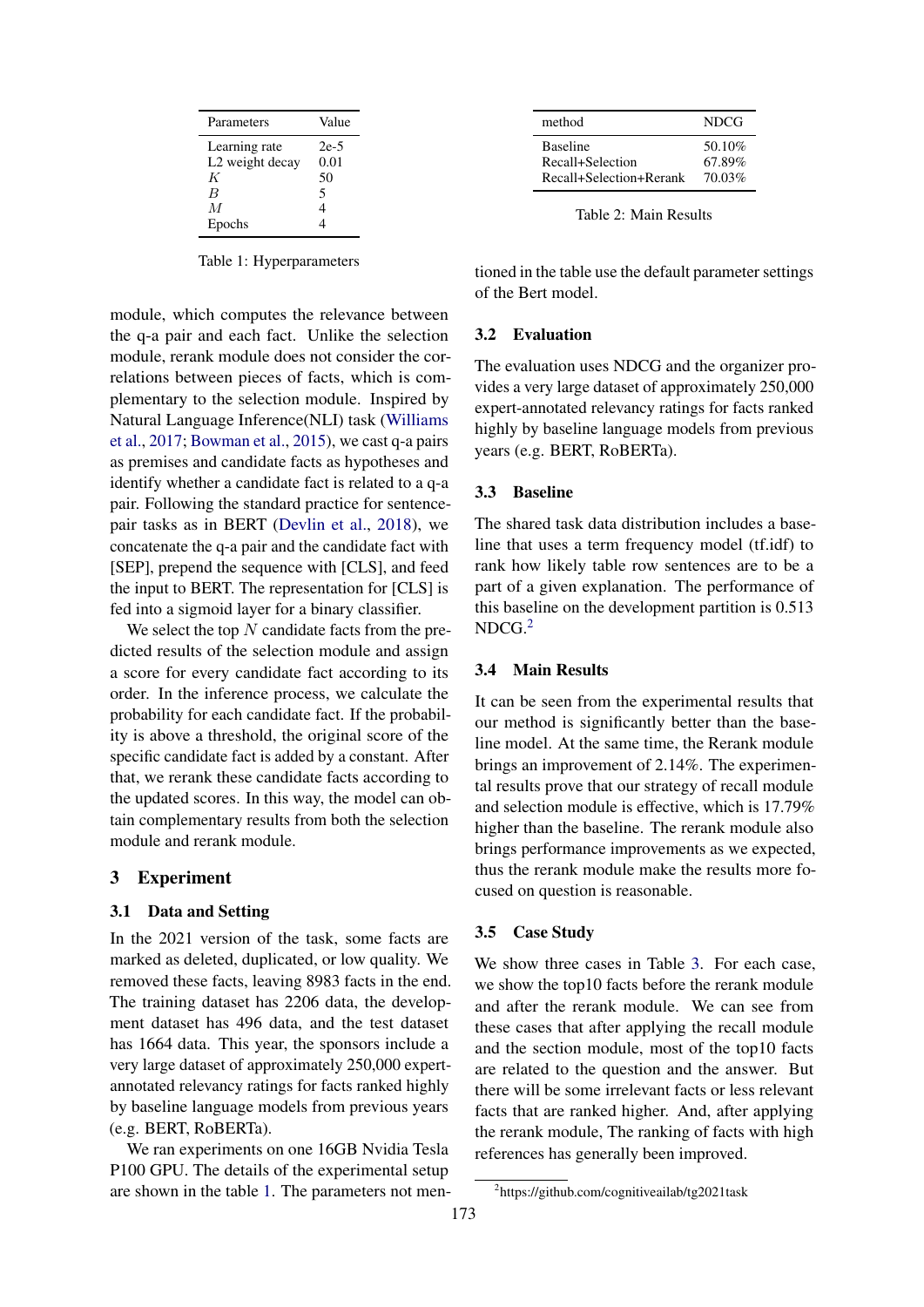<span id="page-3-0"></span>

| Recall+Selection                                 |              | Recall+Selection+Rerank                          |      |
|--------------------------------------------------|--------------|--------------------------------------------------|------|
| Fact (Top10)                                     |              | $\text{Ref.} \parallel \text{Fact (Top10)}$      | Ref. |
| the amount of daylight is greatest in the summer | b            | the amount of daylight is greatest in the summer | 6    |
| summer is a kind of season                       | 4            | summer is a kind of season                       |      |
| daylight hours means time during daylight        | $\Omega$     | summer has the most sunlight                     |      |
| the amount of daylight is least in the winter    | ∠            | increase means more                              |      |
| winter is a kind of season                       | ∠            | daylight means sunlight                          |      |
| increase means more                              | $\Omega$     | summer is hemisphere tilted towards the sun      |      |
| daylight means sunlight                          | $\theta$     | high is similar to increase                      |      |
| summer is hemisphere tilted towards the sun      |              | greatest means largest; highest                  |      |
| summer has the most sunlight                     | <sub>b</sub> | receiving sunlight synonymous absorbing sunlight |      |
| high is similar to increase                      | $\theta$     | amount of daylight means length of daylight      |      |

(a) Question: *About how long does it take Earth to make one revolution around the Sun?* Answer: *summer*.

| Recall+Selection                                      |          | Recall+Selection+Rerank                                |      |
|-------------------------------------------------------|----------|--------------------------------------------------------|------|
| Fact (Top10)                                          |          | $\text{Ref.}$   Fact (Top10)                           | Ref. |
| seals return the same beaches to give birth           | 4        | lif humans disturb animals; move to different location | 6    |
| a seal is a kind of animal                            | 4        | a seal is a kind of sea mammal                         |      |
| if humans disturb animals; move to different location | 6        | a seal is a kind of animal                             |      |
| a seal is a kind of sea mammal                        | 4        | seals return the same beaches to give birth            |      |
| mammals give birth to live young                      | $\theta$ | a mammal is a kind of animal                           |      |
| a mammal is a kind of animal                          |          | mammals give birth to live young                       |      |
| a beach is a kind of habitat; environment             | 4        | a beach is a kind of location                          |      |
| a beach is a kind of location                         | 4        | a human is a kind of mammal                            |      |
| if something moves; something in different location   | $\theta$ | an environment is a kind of place                      |      |
| a human is a kind of mammal                           | 2        | an animal is a kind of living thing                    |      |

(b) Question: *Female seals usually return to the same beaches year after year to give birth. If they are repeatedly disturbed by humans at those beaches, how will the seals most likely respond?* Answer: *They will give birth at different beaches.*

| Recall+Selection                                                            |                | Recall+Selection+Rerank                                                     |      |
|-----------------------------------------------------------------------------|----------------|-----------------------------------------------------------------------------|------|
| Fact (Top10)                                                                | Ref.           | Fact (Top10)                                                                | Ref. |
| plucking; strumming a string cause that string to vibrate $\vert 6 \rangle$ |                | matter; molecules vibrating can cause sound                                 |      |
| a violin is a kind of musical instrument                                    | 4              | plucking; strumming a string cause that string to vibrate $\vert 6 \rangle$ |      |
| to cause means to be responsible for                                        | $\theta$       | a violin is a kind of musical instrument                                    |      |
| musical instruments make sound when they are played                         | $\overline{4}$ | musical instruments make sound when they are played                         |      |
| matter; molecules vibrating can cause sound                                 |                | a string is a kind of object                                                |      |
| a string is a part of a guitar for producing sound                          |                | to cause means to be responsible for                                        |      |
| a string is a kind of object                                                |                | a string is a part of a guitar for producing sound                          |      |
| a guitar is a kind of musical instrument                                    | $\theta$       | a musical instrument is a kind of object                                    |      |
| a musical instrument is a kind of object                                    |                | make means produce                                                          |      |
| make means produce                                                          | $\Omega$       | vibrating matter can produce sound                                          |      |

(c) Question: *Bruce plays his violin every Friday night for the symphony. Before he plays, he plucks each string to see if his violin is in tune. Which is most responsible for the generation of sound waves from his violin?* Answer: *vibrations of the string*.

Table 3: Some cases in evaluation dataset.

#### 3.6 Parameters in Rerank Module

Different number of parameter N in the rerank module can affect the performance to some extent, thus we report the performances using different parameter N. As shown in Table [4,](#page-3-1) the model achieves best performance with 70.03% NDCG score when N is 50. The NDCG score decreases when N is too low since the rerank module does not play its due role. Further more, a larger N is not necessary.

# 4 conclusion

We proposed our approach to the shared task on "Multi-hop Inference Explanation Regeneration". Our framework consists of three modules: a recall module, a selection module and a reranking module.

<span id="page-3-1"></span>

| K        | NDCG             |
|----------|------------------|
| 5        | 67.64%           |
| 20<br>30 | 69.84%<br>70.03% |
| 50       | 69.20%           |
| 100      | 68.13%           |

Table 4: Experiments on parameter of K

The recall module retrieves top-K relevant facts using the distances between *tf-idf* vectors. Then an antoregressive fact selection module is applied to predict the next fact considering the retrived facts. Finally a rerank module is applied to correct the order. The proposed framework achieved an improvement of 39.78% over the official baseline.